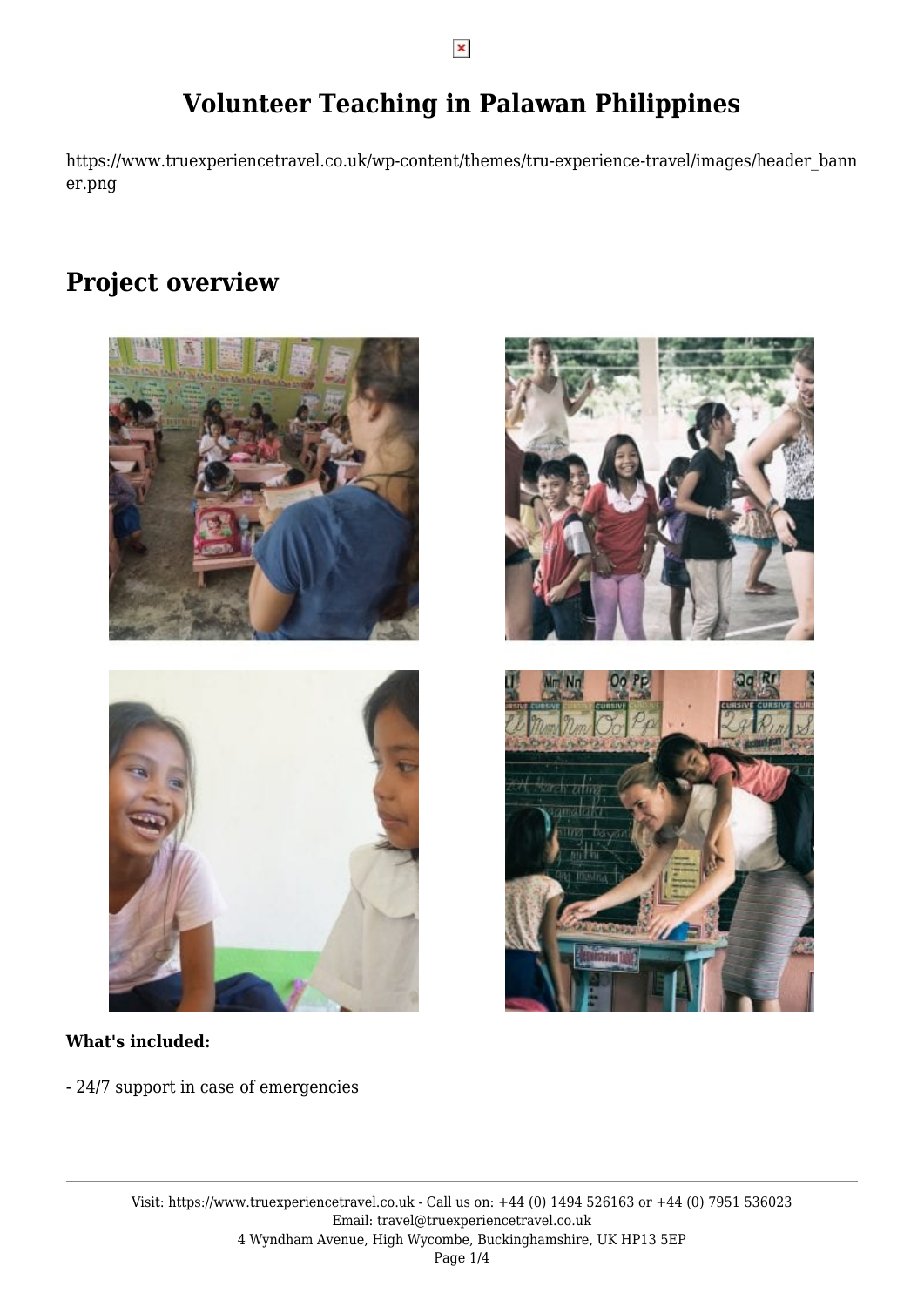## **Volunteer Teaching in Palawan Philippines**

https://www.truexperiencetravel.co.uk/wp-content/themes/tru-experience-travel/images/header\_bann er.png

- Accommodation
- Airport Pick up
- English speaking coordinator
- Meals
- Orientation

### **What's not included:**

- Airport drop off
- Departures/ drop offs
- Flights
- Insurance
- Meals and drinks not listed in the trip itinerary
- Travel insurance
- Vaccination
- Visa

# **Project itinerary**

Each day of this project has the same schedule, although you may take on different tasks depending on what's needed! You will start with breakfast at 08:00 before heading to classes at 09:30. There, you'll teach English and other activities, like singing, games, and arts and crafts.

## **Mandatory Orientation Day**

On the Monday of your first week at this location, you will join our orientation day, to get accustomed to your surroundings as well as local culture. Thereafter, your Kindergarten Volunteer Programme will continue as usual from Tuesday onward throughout the rest of the week.

## **Schedule**

- Introduction meeting, House rules, Setting Expectations, Health and Safety Advice and handling of documents.
- Philippino Do's and Don'ts, Philippino Culture Lessons and Philippino Language Lessons.
- Tour around the compound and local area; where to find local shops, and arrange a sim-card if necessary.
- Lunch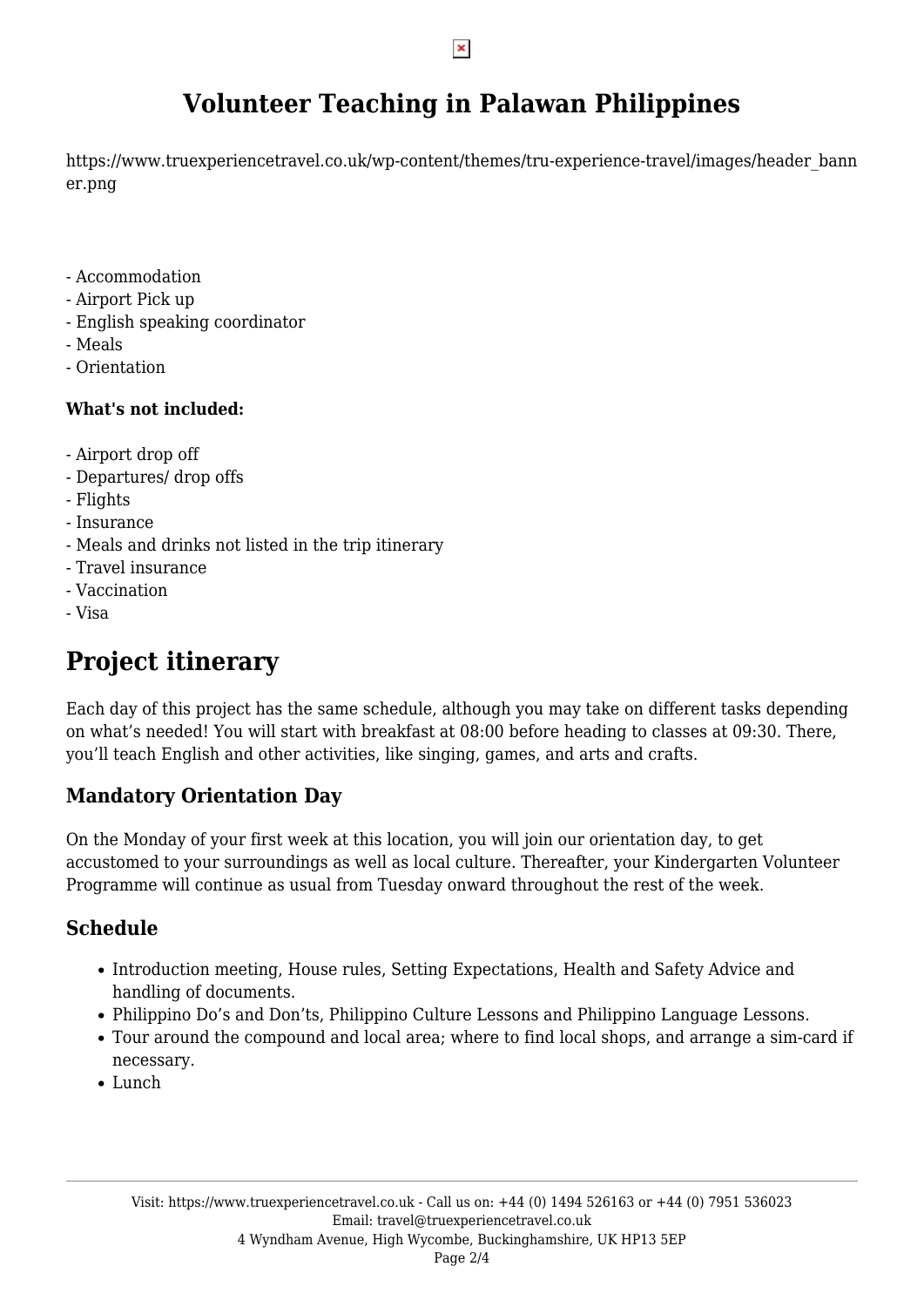## **Volunteer Teaching in Palawan Philippines**

https://www.truexperiencetravel.co.uk/wp-content/themes/tru-experience-travel/images/header\_bann er.png

- Workshop: Weaving Coconut leaves or broom making
- Philippine Cooking Classes

## **Daily Schedule**

#### **Tuesday to Friday**

- Breakfast
- Volunteer Teaching Project 2-3 hours
- Lunch
- Volunteer Teaching project 2 hours
- Dinner
- Free Time

### **Evenings and Weekends**

After a day of volunteering, you can choose to explore the area or head further afield on the weekends. Many of our volunteers enjoy mixing with their new volunteer friends during the week and plan their weekend adventures as they go!

**Please note:** This schedule can change depending on weather conditions, local conditions and unforeseen circumstances.

### **Places to Visit**

#### **Coron Bay**

Fancy a dive? Found at the northwest of Palawan (between Busuanga and Culion islands) is known for being one of the best wreck diving locations in the world.

#### **Puerto Princesa Subterranean River National Park**

Located 50 km north of the city of Puerto Princesa and has recently been voted one of the new 7 wonders of nature. Don't miss this beautiful park – public transport is available to take you there, and the journey itself is worth the visit!